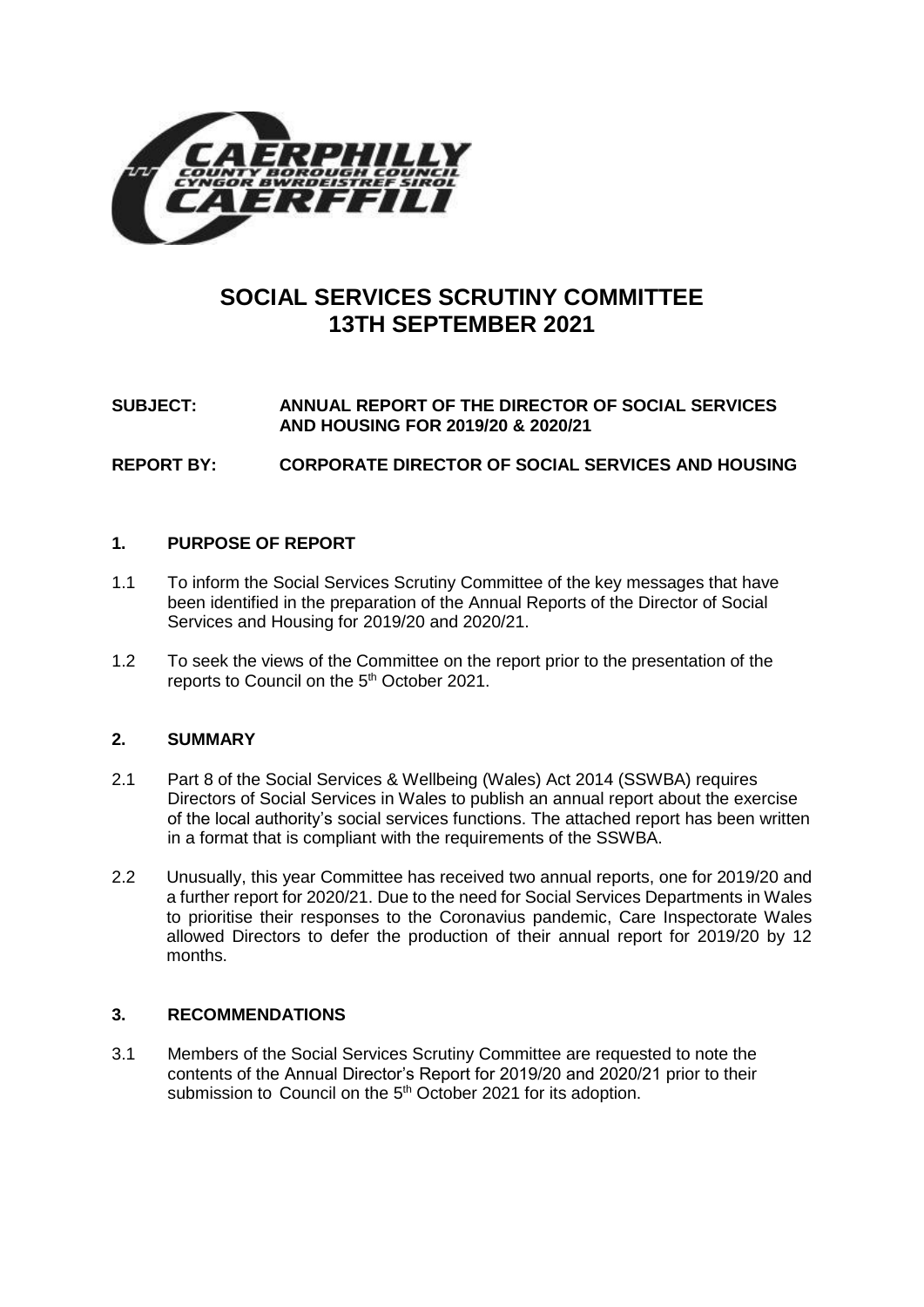## **4. REASONS FOR THE RECOMMENDATIONS**

4.1 Statutory guidance requires the Corporate Director Social Services and Housing to present the Annual Report to Council for its adoption.

### **5. THE REPORT**

- 5.1. This report is an opportunity for the Statutory Director of Social Services and Housing to provide a summary of the effectiveness of Caerphilly County Borough Council in delivering Social Services to its citizens.
- 5.2 The format and content of the report is prescribed by CIW and outlines in some detail how we addressed our priorities for the financial years in question.
- 5.3 As I'm sure Members would expect the annual report for 2020/21 centres very much around the Directorates response to the pandemic. The detail of the report is very much based on reports submitted during the year to Social Services Scrutiny Committee and as part of the corporate response reports submitted to full Council.
- 5.4 Whereas, it is not my intention to repeat the detail of the annual report in this cover report I make no apology for wishing to put on record by gratitude to all of the staff in the County Borough who have played a part in delivering Social Services, whether they be employees of the Council or staff employed by our Independent or third sector partners. Likewise, some our decisions have had consequences for unpaid carers and I would like to thank them for their patience and understanding.
- 5.5 Scrutiny committee now receive regular reports on the work of the Regional partnership Board and its associated sub groups and whilst still await Welsh Governments response to the white paper on rebalancing care and support, there is little doubt that the Regional Partnership Boards will continue to be increasingly influential.
- 5.6 I would also draw Members attention to the fact that despite, quite rightly, prioritising the response to the pandemic, the report for 2020/21 also reference the progress against other key objectives for the year and sets out our priories for 2021/22.

#### 5.7 **Conclusion**

Following presentation to Council on 5<sup>th</sup> October 2021, the Annual Director's Report will be made available to Welsh Government, CIW, members of the public, partner agencies and stakeholders.

#### 6. **ASSUMPTIONS**

6.1 There are no assumptions made or presumed in this report.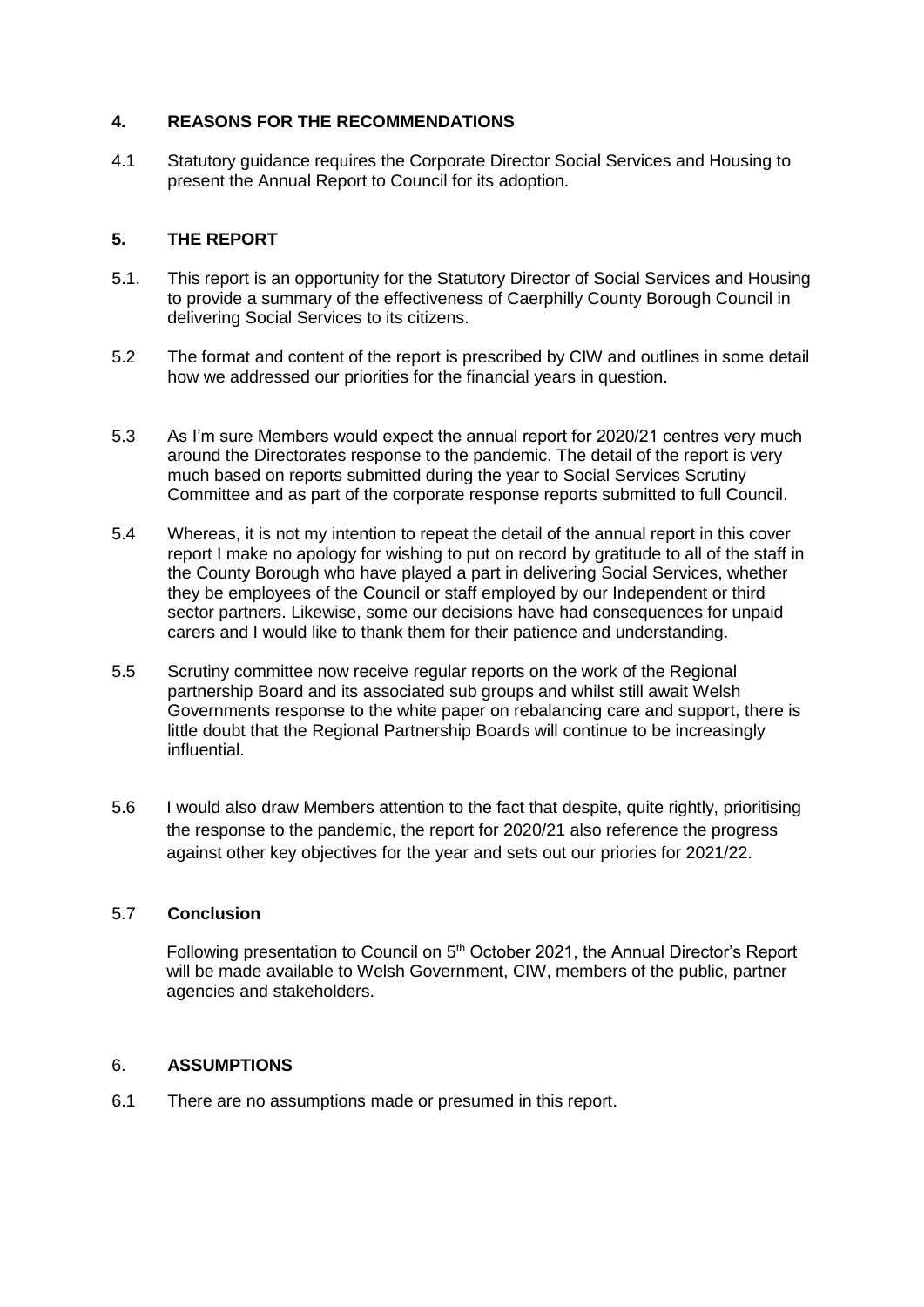## 7. **SUMMARY OF INTEGRATED IMPACT ASSESSMENT**

7.1 This report has no decision-making requests and an integrated impact assessment does not apply.

## **8. FINANCIAL IMPLICATIONS**

- 8.1 The priority areas for development set out within the Annual Director's Report are aligned with the Social Services Medium Term Financial Plan (MTFP) and the Directorates revenue budget. Much of the Directorates response to the pandemic was enhanced by grant funding from Welsh Government. As the Directorate transitions from this grant funding it will inevitably increase pressure on our revenue budget.
- 8.2 Likewise one of the consequences of the pandemic response is likely to be a continued increase in demand for social services across adults and children's services. Once again, this will increase pressure on our core revenue budget.

## **9. PERSONNEL IMPLICATIONS**

9.1 There are no direct personnel implications arising from this report.

### **10. CONSULTATIONS**

10.1 In order to produce the Annual Director's Report a wide range of information sources are taken into account including feedback from our customers and regulators/inspectors. This feedback has been incorporated into the Annual Directors Report where relevant.

## **11. STATUTORY POWER**

- 11.1 Part 8 of the Social Services & Wellbeing (Wales) Act 2014.
- Author: Dave Street, Director of Social Services & Housing [streed@caerphilly.gov.uk](mailto:streed@caerphilly.gov.uk)
- Consultees: Cllr Donna Cushing, Chair Social Services Scrutiny Cllr Carmen Bezzina, Vice-Chair – Social Services Scrutiny Councillor Shayne Cooke, Cabinet Member for Social Care Christina Harrhy, Chief Executive Richard Edmunds, Corporate Director of Education and Corporate Services Mark S. Williams, Corporate Director for Economy and Environment Jo Williams, Assistant Director Adult Services Gareth Jenkins, Assistant Director Children's Services